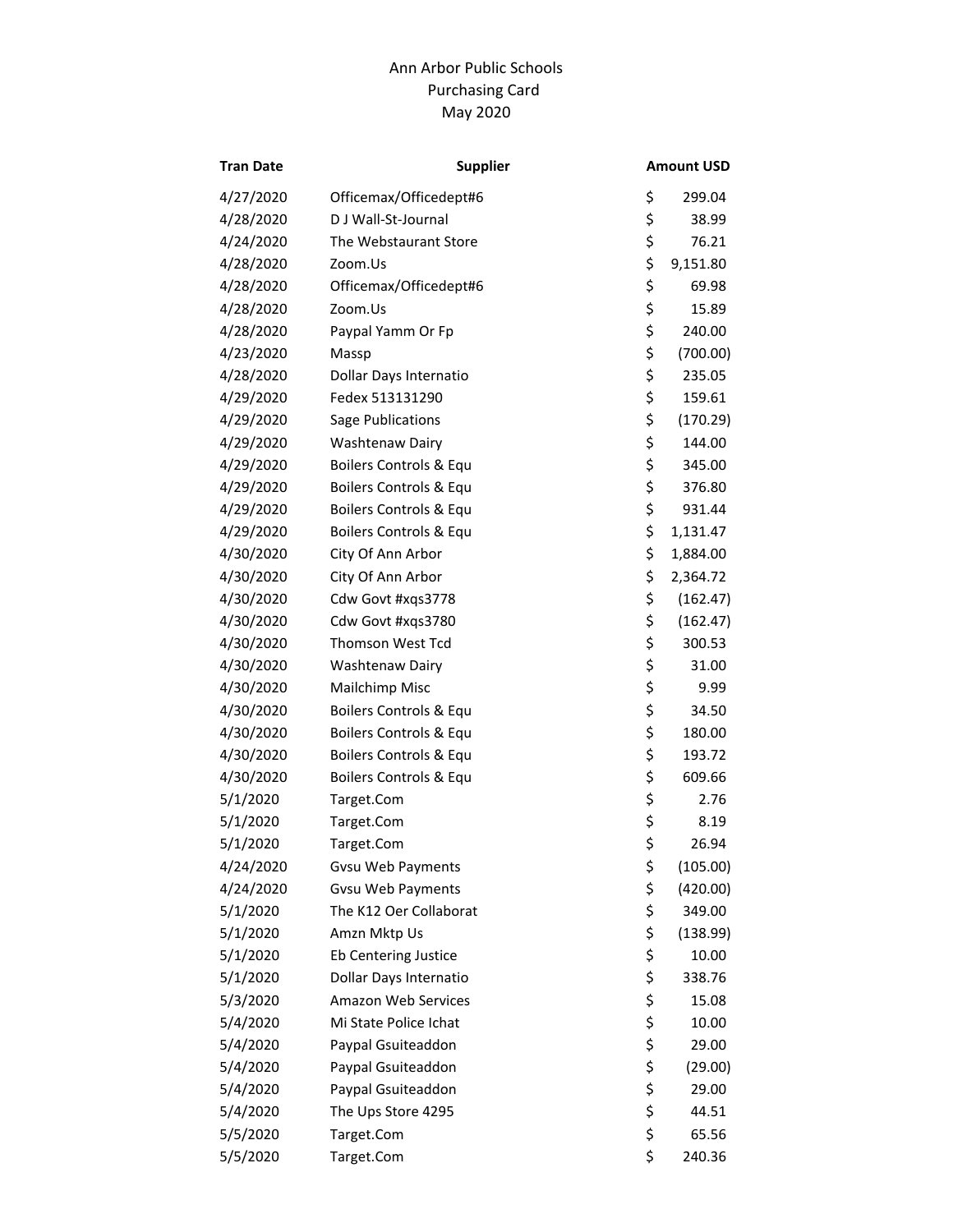| 5/4/2020  | Dollar Days Internatio        | \$<br>170.01    |
|-----------|-------------------------------|-----------------|
| 5/5/2020  | Dj Conley Associates I        | \$<br>224.17    |
| 5/5/2020  | Bulkofficesupply              | \$<br>59.87     |
| 5/6/2020  | Robert Half Intl              | \$<br>16,000.00 |
| 5/6/2020  | Fedex 513765406               | \$<br>91.46     |
| 5/6/2020  | Canva 02683-0723685           | \$<br>12.95     |
| 5/6/2020  | Zoom.Us                       | \$<br>15.89     |
| 5/6/2020  | Grainger                      | \$<br>391.56    |
| 5/6/2020  | Eb 2020 Michigan Read         | \$<br>(701.91)  |
| 5/7/2020  | Comcast                       | \$<br>206.36    |
| 5/6/2020  | Bulkofficesupply              | \$<br>(2.63)    |
| 5/6/2020  | Trane Supply-113416           | \$<br>14.99     |
| 5/6/2020  | Trane Supply-113416           | \$<br>61.05     |
| 5/7/2020  | Robert Half Intl              | \$<br>2,396.88  |
| 5/7/2020  | Mi Permit Lic Plan Rev        | \$<br>190.00    |
| 5/7/2020  | Boilers Controls & Equ        | \$<br>339.50    |
| 5/7/2020  | Amzn Mktp US Ru6682l93        | \$<br>200.00    |
| 5/8/2020  | Amazon.Com 516qg4sr3          | \$<br>26.28     |
| 5/8/2020  | Amazon.Com Ds9to4q43          | \$<br>158.14    |
| 5/7/2020  | <b>National Energy Contro</b> | \$<br>960.11    |
| 5/8/2020  | Madison Electric Compa        | \$<br>56.13     |
| 5/8/2020  | Paypal Jcravens42             | \$<br>25.00     |
| 5/8/2020  | Amzn Mktp US Go4vb2703        | \$<br>21.95     |
| 5/9/2020  | Quill Corporation             | \$<br>99.00     |
| 5/9/2020  | Quill Corporation             | \$<br>208.95    |
| 5/9/2020  | <b>Quill Corporation</b>      | \$<br>479.25    |
| 5/9/2020  | <b>Quill Corporation</b>      | \$<br>859.75    |
| 5/9/2020  | Target.Com                    | \$<br>3.89      |
| 5/9/2020  | Target.Com                    | \$<br>59.98     |
| 5/9/2020  | Target.Com                    | \$<br>304.20    |
| 5/8/2020  | Bulkofficesupply              | \$<br>97.48     |
| 5/8/2020  | The Webstaurant Store         | \$<br>135.22    |
| 5/8/2020  | Zap Zone Canton               | \$<br>(500.00)  |
| 5/11/2020 | Att Bill Payment              | \$<br>216.22    |
| 5/11/2020 | In A One Networks Con         | \$<br>950.00    |
| 5/11/2020 | Boilers Controls & Equ        | \$<br>499.52    |
| 5/12/2020 | Amzn Mktp US Mc8le5800        | \$<br>27.13     |
| 5/11/2020 | Dollar Days Internatio        | \$<br>400.04    |
| 5/12/2020 | Docusign                      | \$<br>1,440.00  |
| 5/12/2020 | Fedex 514460991               | \$<br>48.40     |
| 5/12/2020 | Amazon.Com Ol20169p3          | \$<br>5.30      |
| 5/12/2020 | Zoom.Us                       | \$<br>15.89     |
| 5/12/2020 | Zoom.Us                       | \$<br>15.89     |
| 5/12/2020 | Www.Casecec.Org               | \$<br>50.00     |
| 5/12/2020 | Madison Electric Compa        | \$<br>66.70     |
| 5/12/2020 | Madison Electric Compa        | \$<br>6.93      |
| 5/12/2020 | Dj Conley Associates I        | \$<br>3,490.49  |
| 5/12/2020 | American Bar Associati        | \$<br>150.00    |
| 5/13/2020 | <b>National School Boards</b> | \$<br>99.00     |
| 5/13/2020 | Madison Electric Compa        | \$<br>974.40    |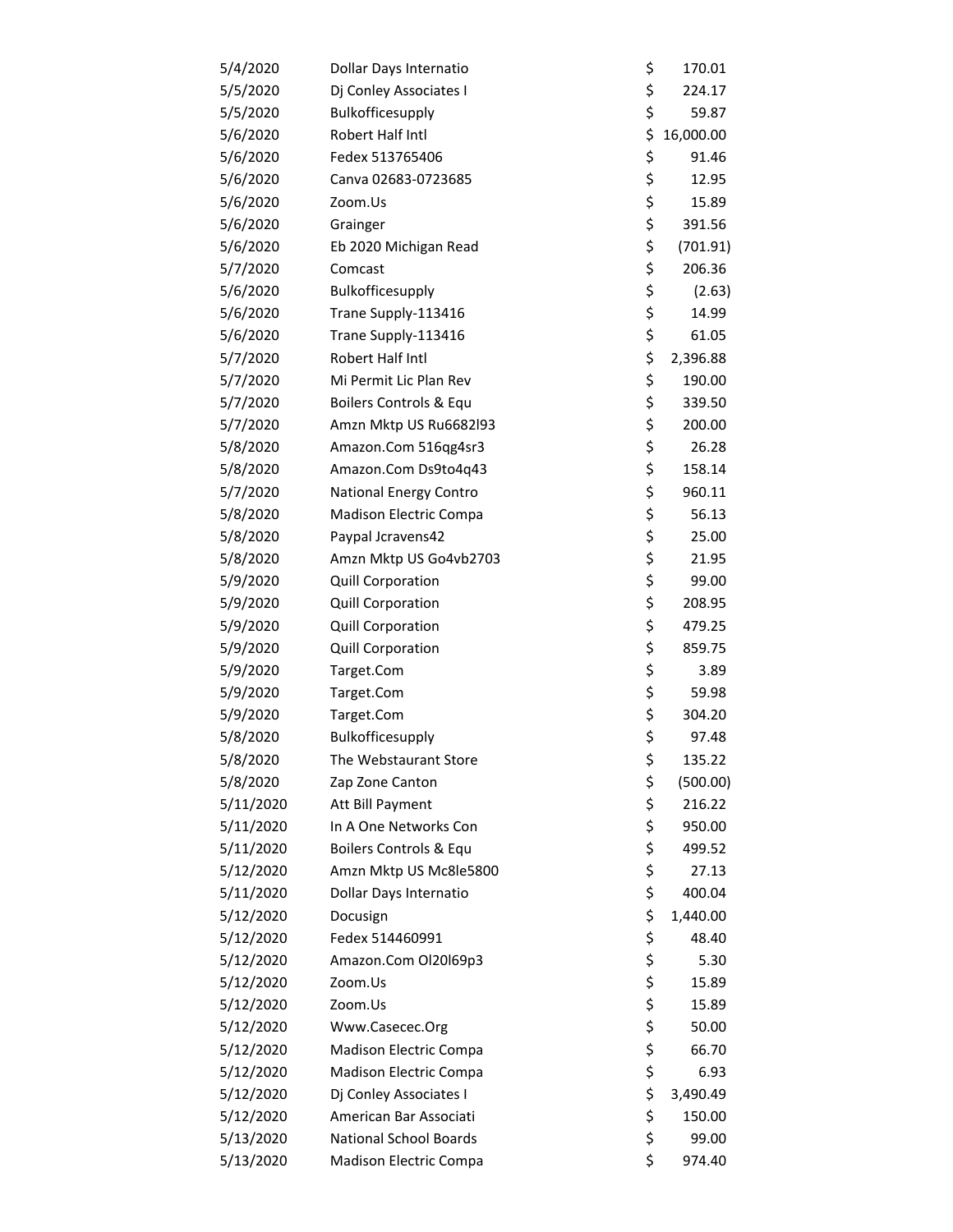| 5/13/2020 | Boilers Controls & Equ        | \$<br>793.08     |
|-----------|-------------------------------|------------------|
| 5/14/2020 | Linkedin 5334722563 Ln        | \$<br>62.40      |
| 5/14/2020 | Amazon.Com Mc08q68i2 A        | \$<br>77.44      |
| 5/14/2020 | Msbo                          | \$<br>(510.00)   |
| 5/14/2020 | Madison Electric Compa        | \$<br>243.64     |
| 5/14/2020 | Zoom.Us                       | \$<br>58.55      |
| 5/14/2020 | <b>Grand Hotel</b>            | \$<br>364.71     |
| 5/14/2020 | Boilers Controls & Equ        | \$<br>493.65     |
| 5/14/2020 | <b>Ecklers Auto Parts</b>     | \$<br>312.60     |
| 5/15/2020 | Amazon.Com Mc0h35r60          | \$<br>103.32     |
| 5/15/2020 | Madison Electric Compa        | \$<br>260.87     |
| 5/16/2020 | Logmein Rescue                | \$<br>1,499.00   |
| 5/16/2020 | Clear Rate Communicati        | \$<br>4,899.63   |
| 5/16/2020 | Amzn Mktp US M74vl0ca0        | \$<br>42.39      |
| 5/16/2020 | <b>Uline Ship Supplies</b>    | \$<br>2,281.86   |
| 5/18/2020 | Comcast                       | \$<br>358.35     |
| 5/15/2020 | Bulkofficesupply              | \$<br>96.10      |
| 5/18/2020 | <b>Negotiation Briefings</b>  | \$<br>168.54     |
| 5/18/2020 | Thermafreeze Corp             | \$<br>264.99     |
| 5/18/2020 | Northern Frozen Foods         | \$<br>359.03     |
| 5/19/2020 | <b>First Book</b>             | \$<br>600.98     |
| 5/19/2020 | Target.Com                    | \$<br>211.62     |
| 5/19/2020 | Inst Cont Legal Edu           | \$<br>128.50     |
| 5/19/2020 | Msu Payments                  | \$<br>(290.00)   |
| 5/19/2020 | Madison Electric Compa        | \$<br>583.80     |
| 5/19/2020 | Madison Electric Compa        | \$<br>942.10     |
| 5/19/2020 | Signupgenius                  | \$<br>49.99      |
| 5/19/2020 | Boilers Controls & Equ        | \$<br>596.25     |
| 5/19/2020 | Amazon.Com M74xl2ao1          | \$<br>299.90     |
| 5/19/2020 | Usps Po 2502800106            | \$<br>275.00     |
| 5/20/2020 | City Of Ann Arbor             | \$<br>2,136.08   |
| 5/20/2020 | Target.Com                    | \$<br>19.75      |
| 5/20/2020 | Amzn Mktp US M79kq44g2        | \$<br>270.70     |
| 5/20/2020 | Nflflagjersey Order           | \$<br>(1,025.00) |
| 5/20/2020 | Zoom.Us                       | \$<br>15.89      |
| 5/20/2020 | Zoom.Us                       | \$<br>15.89      |
| 5/20/2020 | Nflflagjersey Order           | \$<br>(1,075.00) |
| 5/20/2020 | Officemax/Officedept#6        | \$<br>121.92     |
| 5/20/2020 | Officemax/Officedept#6        | \$<br>153.98     |
| 5/21/2020 | Vzwrlss Apocc Visb            | \$<br>1,404.39   |
| 5/21/2020 | <b>Vzwrlss Apocc Visb</b>     | \$<br>10,177.60  |
| 5/21/2020 | Target.Com                    | \$<br>7.90       |
| 5/20/2020 | Dollar Days Internatio        | \$<br>636.14     |
| 5/20/2020 | The Home Depot 2721           | \$<br>299.00     |
| 5/21/2020 | <b>Student Advocacy Cente</b> | \$<br>164.80     |
| 5/21/2020 | Mi Assoc Sch Adm              | \$<br>445.00     |
| 5/21/2020 | Signarama                     | \$<br>841.72     |
| 5/21/2020 | Madison Electric Compa        | \$<br>210.00     |
| 5/21/2020 | Amzn Mktp US M733q63s2        | \$<br>24.95      |
| 5/21/2020 | Amzn Mktp US M71dn0362        | \$<br>229.97     |